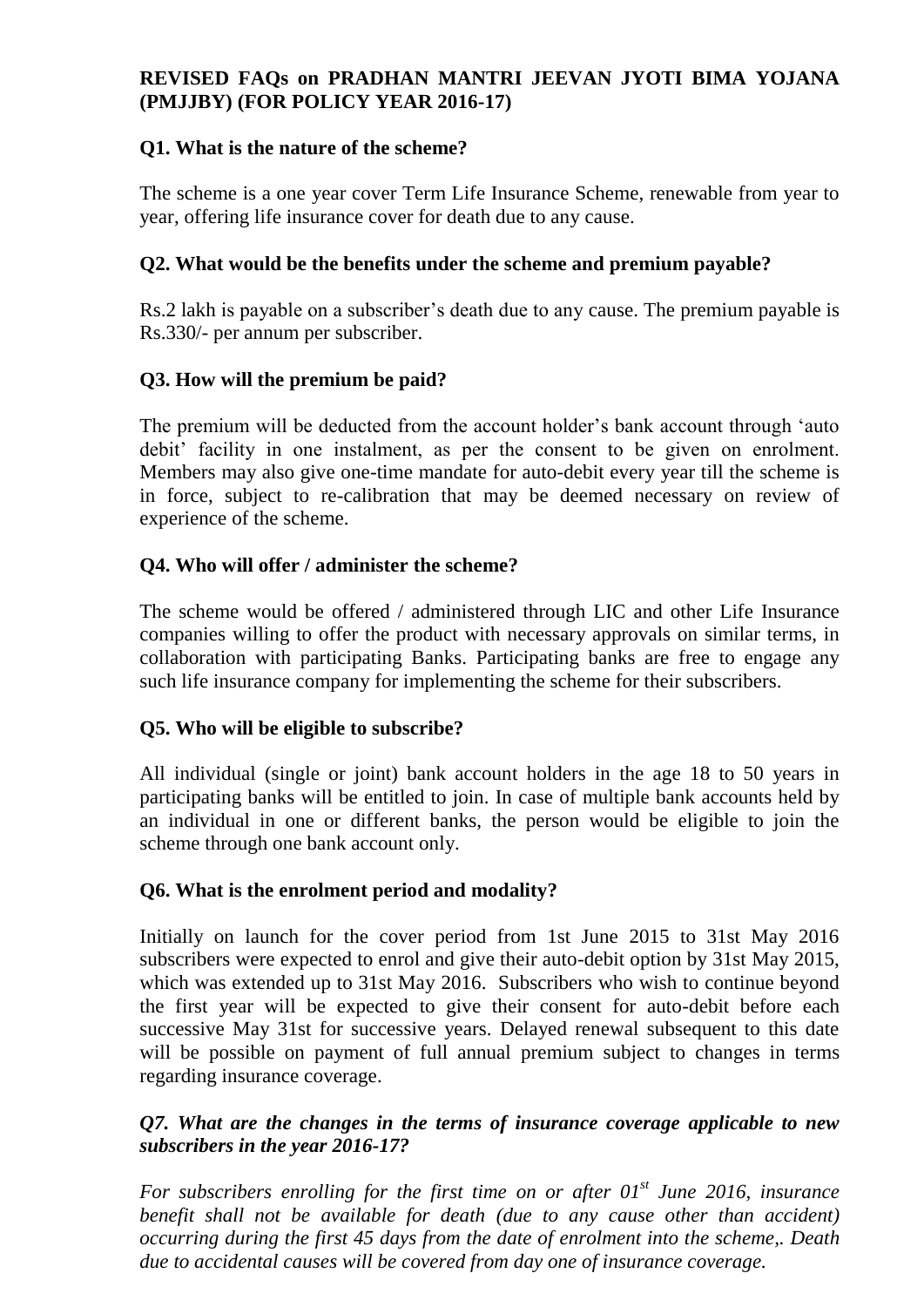# **Q8. Can eligible individuals who fail to join the scheme in the initial year join in subsequent years?**

Yes, on payment of premium through auto-debit. New eligible entrants in future years can also join accordingly*. However, for such subscribers, insurance benefit shall not be available for death (due to any cause other than accident) occurring during the first 45 days from the date of enrolment into the scheme,..*

# **Q9. Can individuals who leave the scheme re-join?**

Individuals who exit the scheme at any point may re-join the scheme in future years by paying the annual premium. *However, for such subscribers, insurance benefit shall not be available for death (due to any cause other than accident) occurring during the first 45 days from the date of enrolment into the scheme* **Q10. Who would be the Master policy holder for the scheme?**

Participating Banks will be the Master policy holders. A simple and subscriber friendly administration & claim settlement process has been finalized by LIC / chosen insurance company in consultation with the participating bank.

# **Q11. When can the assurance on life of the member terminate?**

The assurance on the life of the member shall terminate / be restricted accordingly on any of the following events: i. On attaining age 55 years (age near birth day), subject to annual renewal up to that date (entry, however, will not be possible beyond the age of 50 years). ii. Closure of account with the Bank or insufficiency of balance to keep the insurance in force. iii. In case a member is covered through more than one account and premium is received by LIC / insurance company inadvertently, insurance cover will be restricted to Rs. 2 Lakh and the premium *paid for duplicate insurance(s)* shall be liable to be forfeited.

# **Q12. What will be the role of the insurance company and the Bank?**.

The scheme will be administered by LIC or any other Life Insurance company which is willing to offer such a product in partnership with a bank / banks. ii. It will be the responsibility of the participating bank to recover the appropriate annual premium in one instalment, as per the option, from the account holders on or before the due date through 'auto-debit' process and transfer the amount due to the insurance company. iii. Enrolment form / Auto-debit authorization / Consent cum Declaration form in the prescribed proforma, as required, shall be obtained and retained by the participating bank. In case of claim, LIC / insurance company may seek submission of the same. LIC / Insurance Company also reserve the right to call for these documents at any point of time.

# **Q13. How would the premium be appropriated?**

a. Insurance Premium to LIC /other insurance company: Rs.289/- per annum per member;

b. Reimbursement of Expenses to BC/Micro/Corporate/Agent: Rs.30/- per annum per member;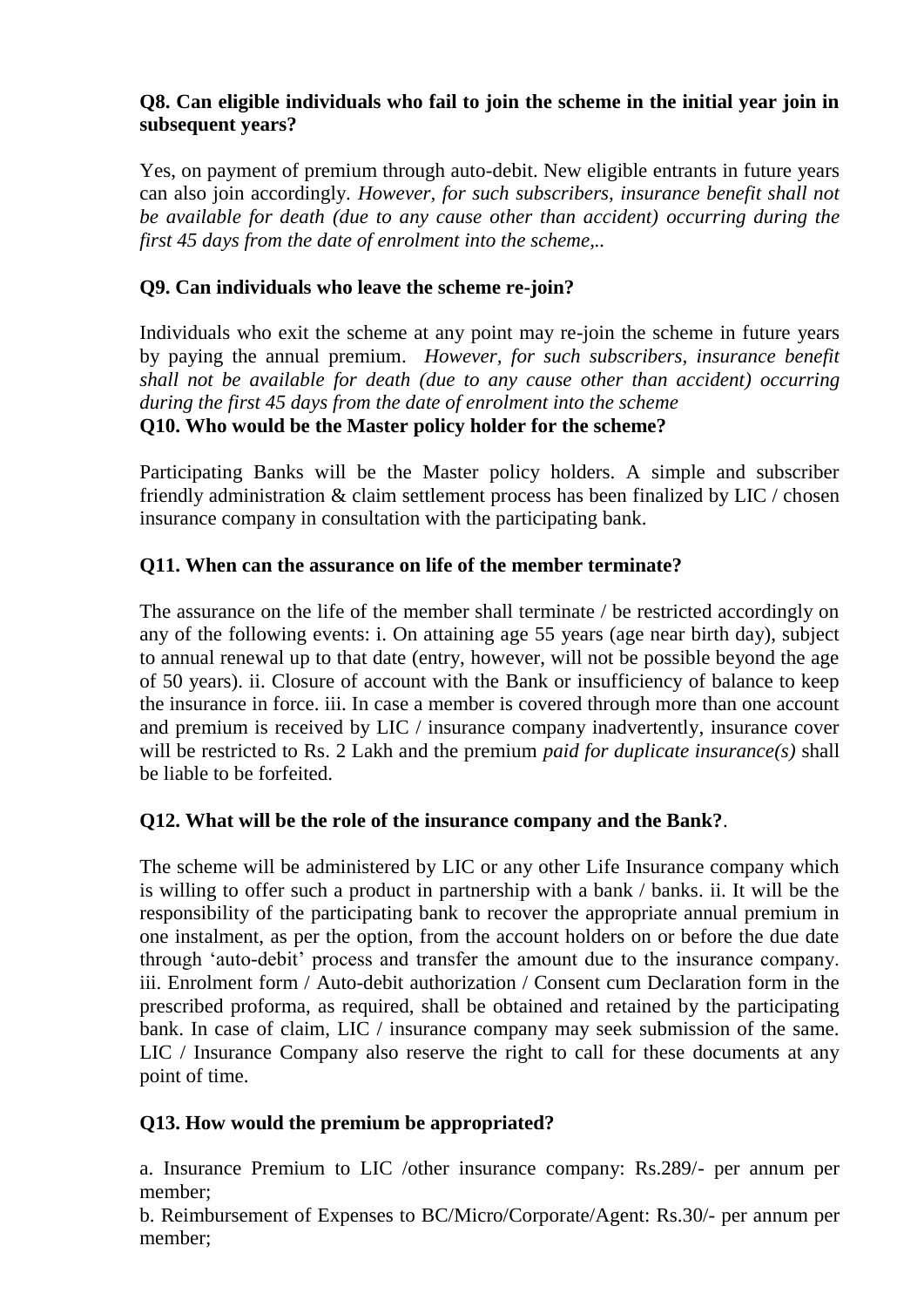c. Reimbursement of Administrative expenses to participating Bank: Rs.11/- per annum per member.

### **Q14. Will this cover be in addition to cover under any other insurance scheme the subscriber may be covered under?**

Yes.

# **Q15. Can all holders of a joint bank account join the scheme through the said account?**

In case of a joint account, all holders of the said account can join the scheme provided they satisfy its eligibility criteria and pay the premium at the rate of Rs.330 per person per annum.

# **Q16. Are NRIs eligible for coverage under PMJJBY?**

Any NRI having an eligible bank account with a bank branch located in India is eligible for purchase of PMJJBY cover subject to fulfilment of the terms and conditions relating to the scheme. However, in case a claim arises, the claim benefit will be paid to the beneficiary/ nominee only in Indian currency.

## **Q17. Which Bank Accounts are eligible for subscribing to PMJJBY?**

All bank account holders other than institutional account holders are eligible for subscribing to PMJJBY scheme.

#### **Q18. Does the PMJJBY cover death resulting from natural calamities such as earthquake, flood and other convulsions of nature? What about coverage from suicide / murder?**

All these events are covered as PMJJBY covers death due to any reason.

#### **Q19. Are PMJJBY policies being introduced and serviced in association with foreign insurance Companies?**

There are no foreign insurance Companies directly operating in India. As permitted by the Insurance Act and IRDA Regulations there are some foreign Companies in joint ventures with Indian companies, where the stake of foreign insurers is restricted to 49% only.

#### **Q.20. Contrary to other Life Insurance products, benefit under PMJJBY is payable only to nominee of the insured on the death of the insured. Why is there no maturity benefit or surrender value, which is available in normal life insurance policies?**

The cover under PMJJBY is for death only and hence benefit will accrue only to nominee. PMJJBY is a pure term insurance policy, which covers only mortality with no investment component. The pricing is also accordingly low when compared to other life insurance policies where maturity benefits, surrender value etc.is available. It has been designed to provide life insurance cover to weaker sections of the society. With this aim, the premium is kept low, eliminating the investment component.